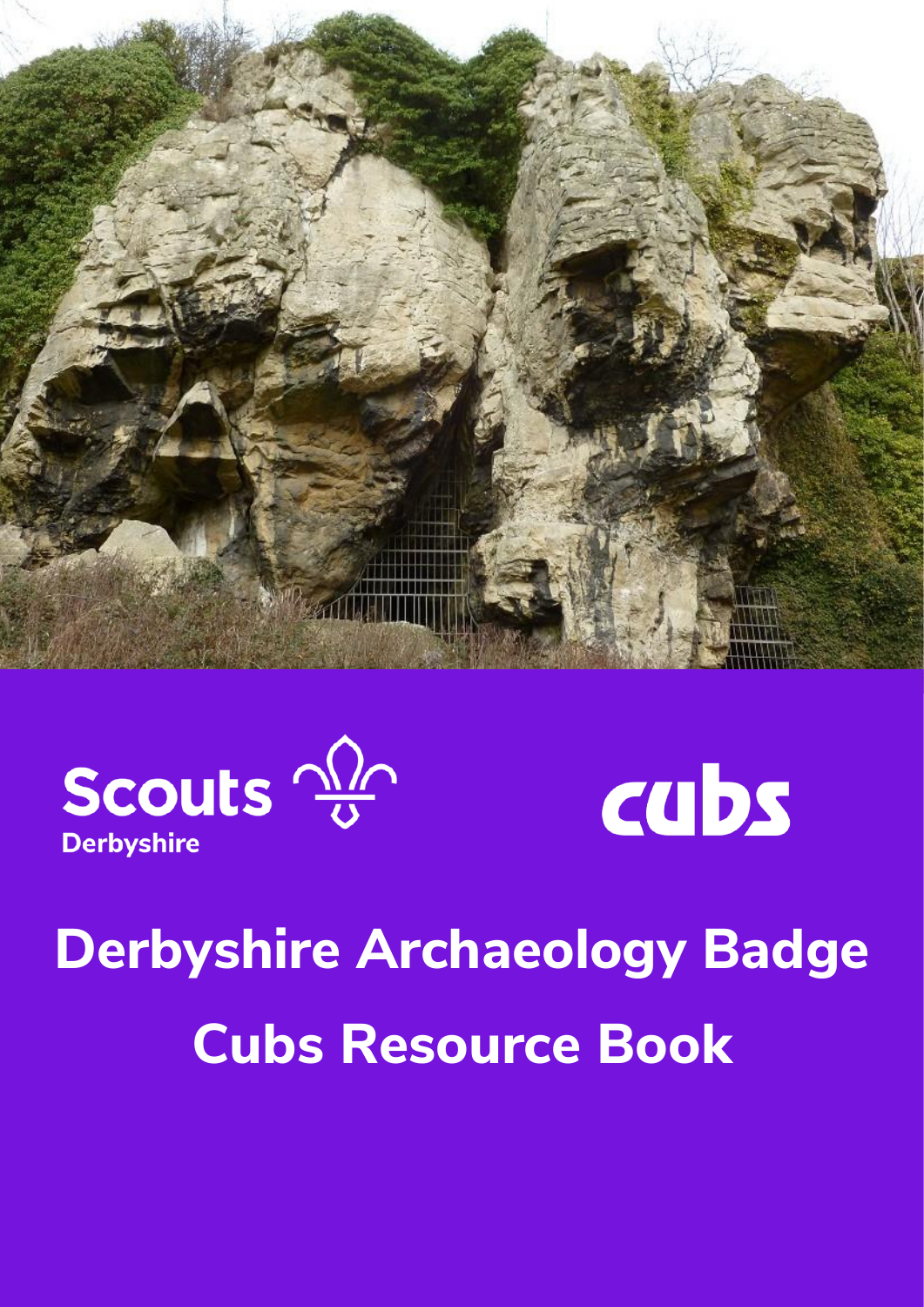## **Contents**

|                         | Page           |
|-------------------------|----------------|
| Requirements            | $\overline{2}$ |
| Requirements Breakdown  | 3              |
| <b>Places to Visit</b>  | 6              |
| Badge Link-up           | 6              |
| <b>Badge Behaviours</b> | 7              |
| <b>Treasure Law</b>     | 7              |
| <b>Beyond the Badge</b> | 7              |
| Safety                  | 8              |
| FAQ's                   | 8              |

## **Requirements**

- 1. Create your own definition of archaeology
- 2. Research a famous archaeologist and their discoveries
- 3. Think of three rules that an archaeologist should follow when excavating
- 4. Choose one of the following options:
	- a. Recreate an object from the past
	- b. Discover the use of two artefacts, each from a different time period; these could be from a museum, book or the internet
- 5. Choose one of the following options:
	- a. Visit an archaeological excavation in Derbyshire and find out what tools are used to carry out the excavation
	- b. Visit an archaeological site in Derbyshire and think about how it may have looked in the past compared to today

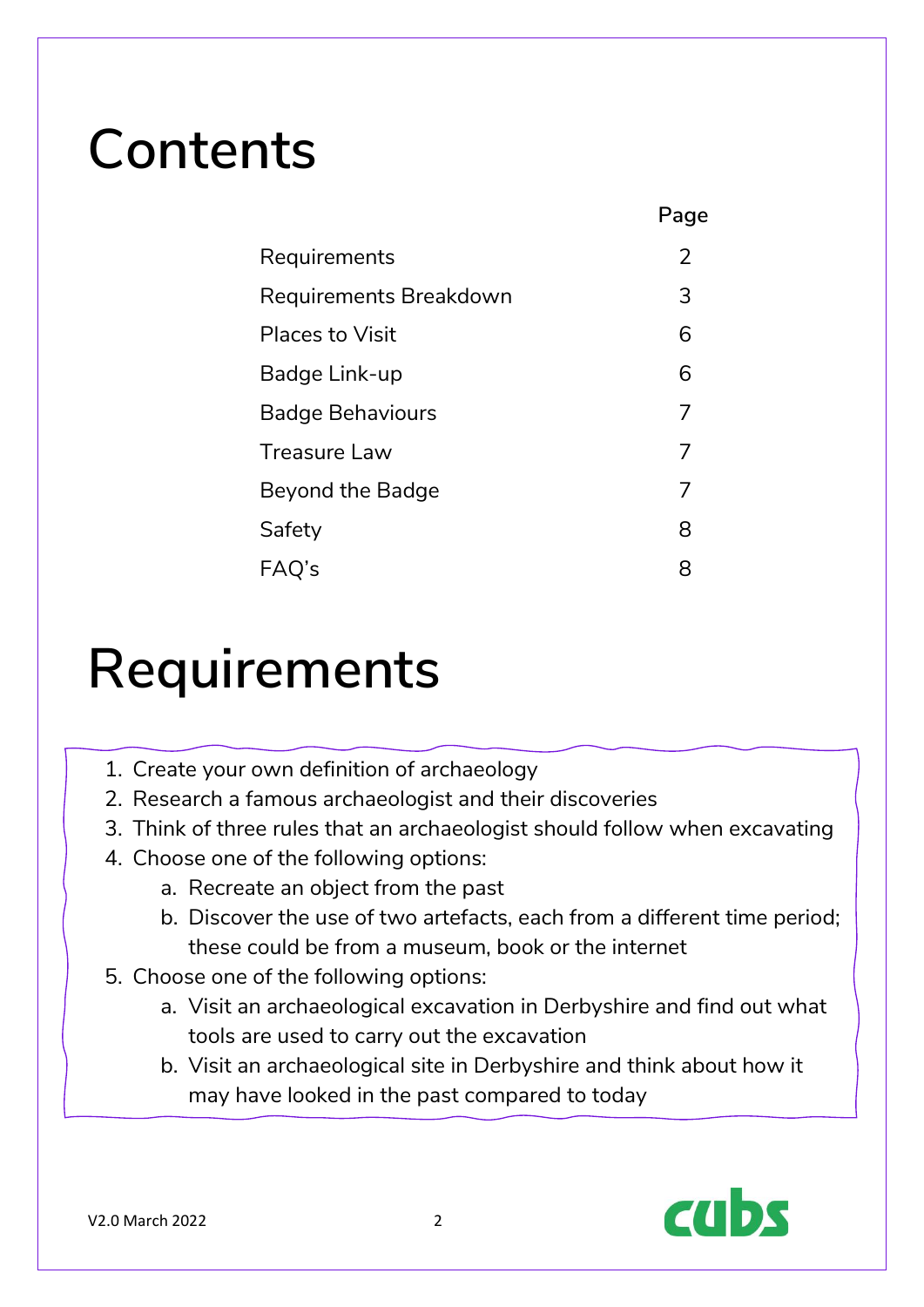## **Breakdown**

### **1. Create your own definition of archaeology**

- The person leading the activity may first need to introduce the Cubs to the term 'definition' and how it explains what a word means.
- The person leading the activity can then lead the Cubs into a discussion of what they think archaeology is, and what is involved. We love to define Archaeology as 'Things∙People∙Past' because it is all about THINGS related to PEOPLE in the PAST.
- The final task is for them to create their own definition. The person leading the activity could ask them to sum up archaeology in a limited number of words, to provide structure to the task.

The Cubs do not need to create a dictionary worthy definition, just something that helps them to understand archaeology, more than before. The Adventures in Archaeological Science Colouring Book is a great resource. You could use just one page or the whole thing:

<https://bit.ly/2Htfz2J>

This requirement could be completed alongside Requirement 2 or 3

### **2. Research a famous archaeologist and their discoveries**

The Cubs can choose to research any famous archaeologist. Here are some examples: Howard Carter, Louis Leakey, Mary Leakey, Dorothy Garrod, Gertrude bell, Thomas Bateman, Sarah Parcak & Zelia Nuttall

See the Time Travelling Trowel Blazers Info sheet for more information: <https://bit.ly/37016sk>

For more examples see:

https://trowelblazers.com/category/articles/ which highlights some great archaeologists that are 'lesser known' but nevertheless highly accomplished.

This requirement could be completed alongside Requirement 1 or 3



V2.0 March 2022 3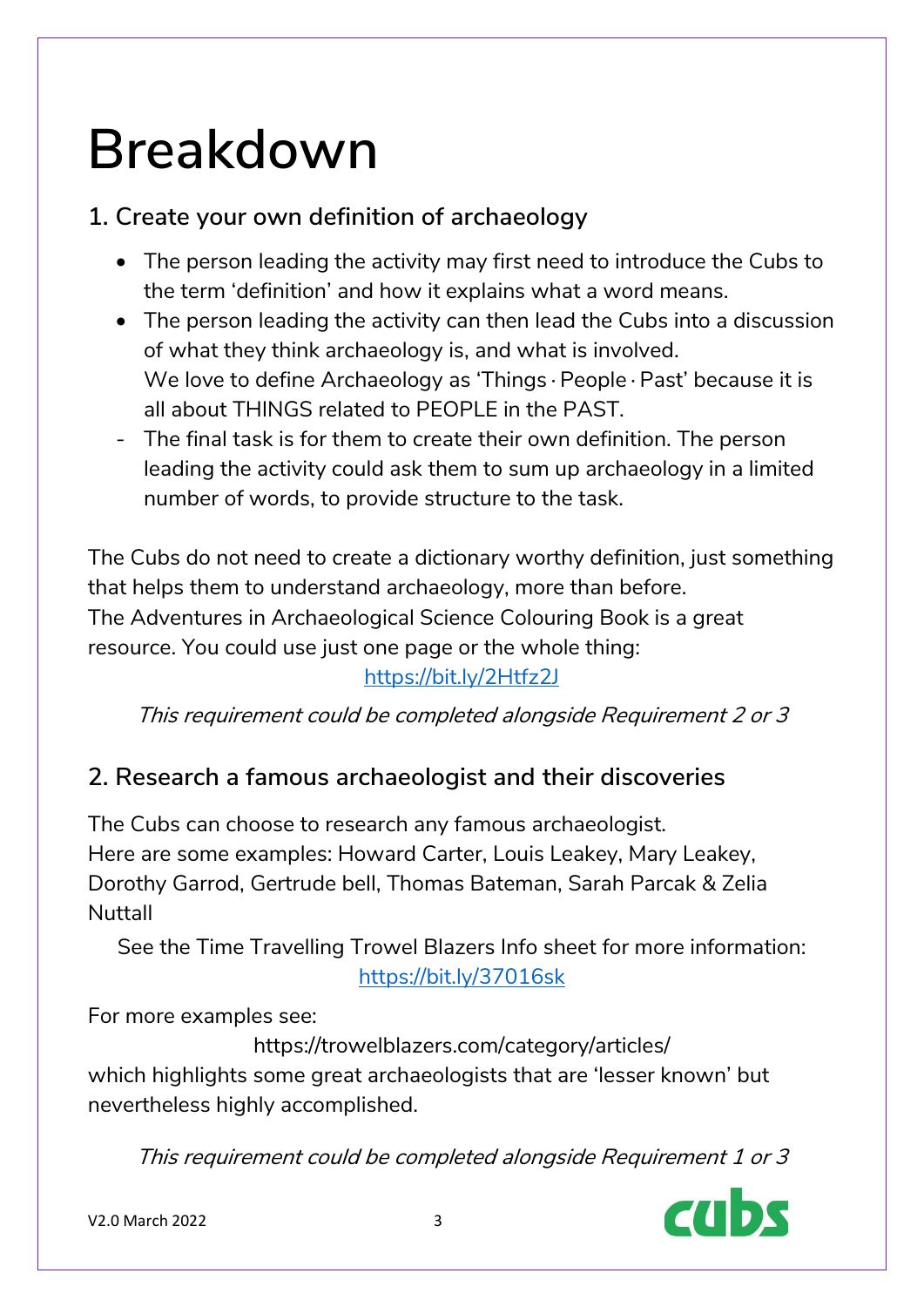### **3. Think of three rules that an archaeologist should follow when excavating**

- Before asking this question, the person leading the activity should read the Derbyshire Archaeology Badge Behaviours, to familiarise themselves with some of the rules that an archaeologist should follow.
- The person leading the activity should then ask the Cubs to come up with their own three rules, before showing them the Badge Behaviours.
- Once the Cubs have created their three rules and studied the Badge Behaviours, the person leading the activity could lead a discussion with the group to choose the top five rules.

Allow the Cubs to be as creative as possible when choosing the top five; it does not matter if the rules they choose are not on the Badge Behaviours.

This requirement could be completed alongside Requirement 1 or 2

### **4. Choose one of the following options:**

### **a. Recreate an object from the past**

Find great ideas and activities on the YAC website:

#### <https://www.yac-uk.org/things-to-do>

You can also check out some of our fun activity ideas by visiting the Derbyshire Scouts website:<https://www.derbyshirescouts.org/downloads/> and clicking 'Activities'  $\rightarrow$  'Archaeology'

### **b. Discover the use of two artefacts, each from a different time period; these could be from a museum, book or the internet**

The aim of this requirement is to have a go at interpreting objects. The Cub should choose two artefacts that they find interesting and try to figure out what they were used for, before researching their use.

Wonders of the Peak is a great resource for discovering artefacts which have been found in Derbyshire:<https://www.wondersofthepeak.org.uk/>

Some questions could be: How close were you? Why did you think it was used for something different? What stands out to you about that object?

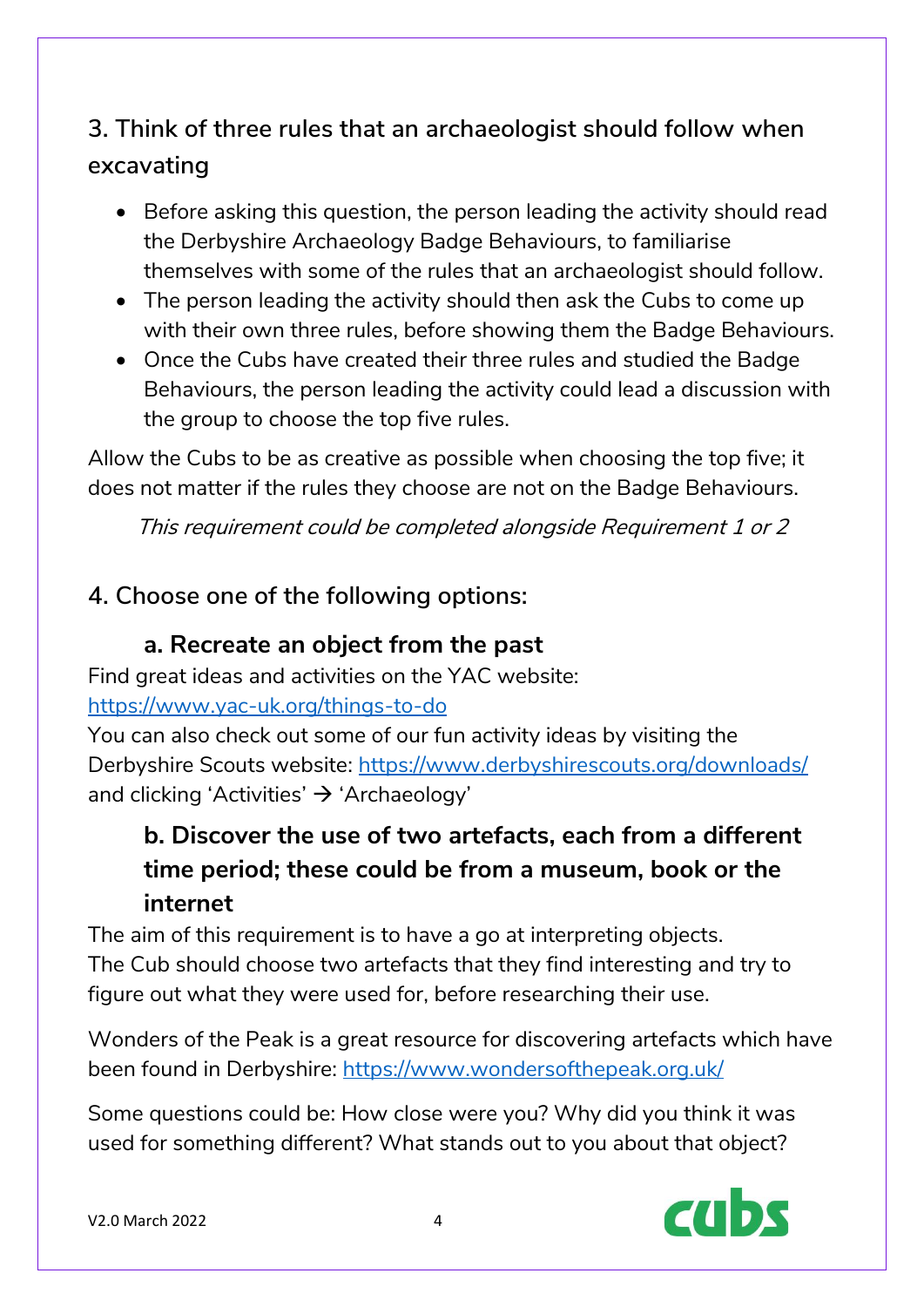### **5. Choose one of the following options:**

### **a. Visit an archaeological excavation in Derbyshire and find out what tools are used to carry out the excavation**

This activity does not require Cubs to participate in an excavation, simply to visit a local excavation. It is to give them a glimpse of how archaeologists gain a lot of the information used in archaeology.

By finding out about some of the tools it helps them to understand the physical excavation process that occurs.

See the Excavations Info Sheet to find out more about visiting an excavation or email the Archaeology Team; we are always happy to help.

### **b. Visit an archaeological site in Derbyshire and think about how it may have looked in the past compared to today**

The aim of the visit is for the Cubs to enjoy themselves and be inspired by Archaeology. By thinking about how the site may have looked in the past they are playing the role of an archaeologist interpreting the site. Things that they could think about include:

- How old is the site?
- What may have not survived? What do you think is missing?
	- o Think about structures and/or materials.
- What do you think the site may have been used for?
	- o Was it somewhere that people lived or farmed, or a ritual site?
- Was it a busy site, used by lots of people?

See Places to Visit for a link to our map with over 100 archaeological sites that you can visit

We appreciate that not all young people can visit an excavation or site. All badges are awarded at the leader's discretion and we are happy for the young people to complete Requirement 5 through whatever method is accessible. Some ideas could be via an online site tour, a visit to a museum, or reading about a site.

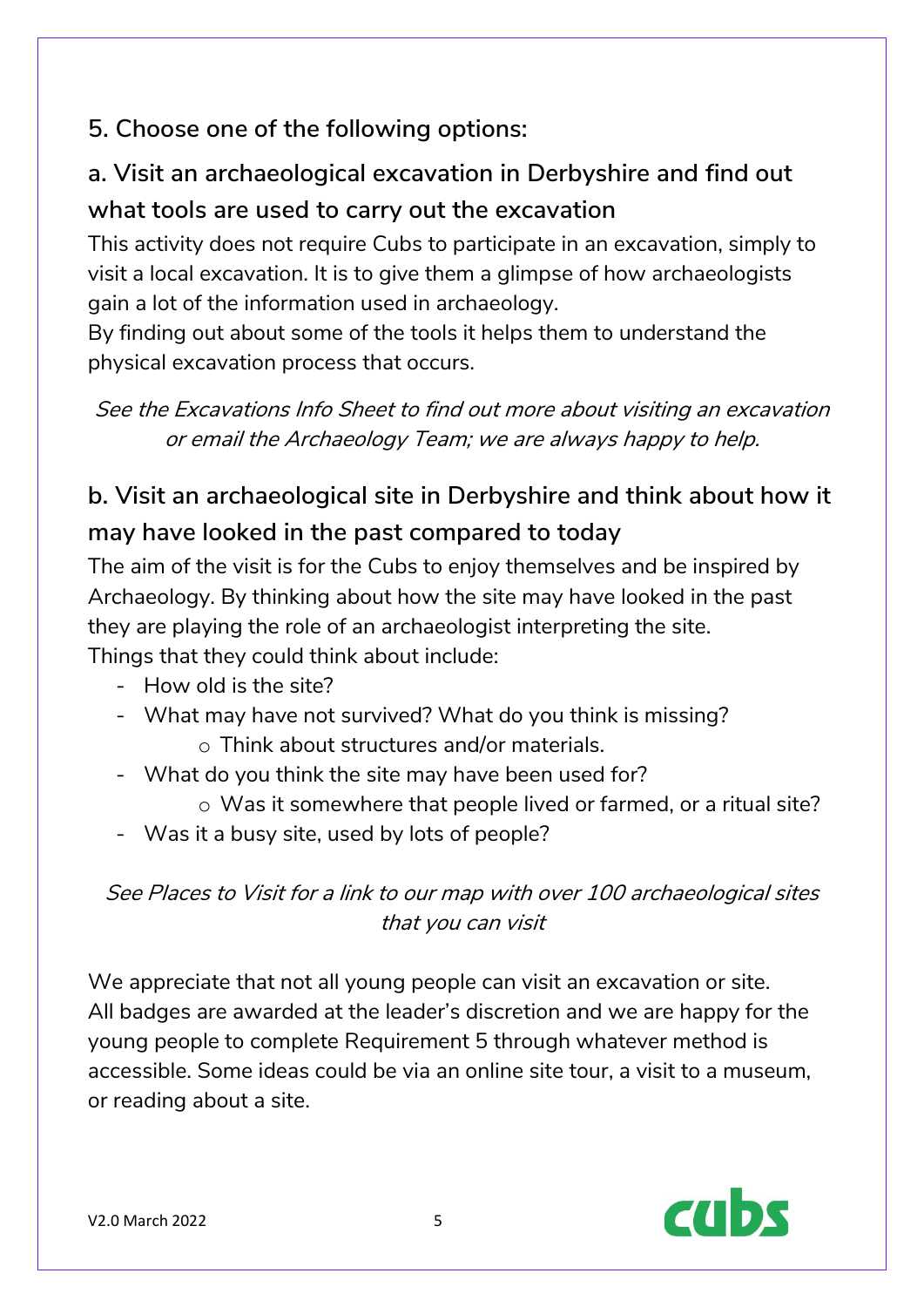## **Places to Visit**

A map has been created showing over 100 archaeological sites in Derbyshire. It also includes museums and the Scout Activity Centres situated within the county. Each site has a useful link containing all the information you will need in regards to the site and a visit.

### <https://bit.ly/32ZR4Cx>

This map will be updated regularly to show more and more sites. If you think we have missed any interesting sites, please email: [archaeology@derbyshirescouts.org](mailto:archaeology@derbyshirescouts.org)

## **Badge Link-up**

| Requirement    | <b>Activity Badge</b>                         | <b>Challenge Badge</b>                                                              | <b>Stages Badges</b>                     |
|----------------|-----------------------------------------------|-------------------------------------------------------------------------------------|------------------------------------------|
| 1              | <b>Book Reader</b>                            |                                                                                     | Digital Citizen                          |
| $\overline{2}$ | Local Knowledge                               |                                                                                     | Digital Citizen                          |
| 3              | <b>Book Reader</b>                            |                                                                                     | Digital Citizen                          |
| 4a             | Artist, Scientist                             | Our Skills, Teamwork, Team<br>Leader                                                |                                          |
| 4 <sub>b</sub> | <b>Book Reader</b>                            | <b>Personal Challenge</b>                                                           |                                          |
| 5a             | Local Knowledge, Road<br>Safety, Photographer | Our Outdoors, Our Adventure,<br>Teamwork, Team Leader,<br><b>Personal Challenge</b> | Nights Away,<br>Hikes Away,<br>Navigator |
| 5 <sub>b</sub> | Local Knowledge, Road<br>Safety, Photographer | Our Outdoors, Our Adventure,<br>Teamwork, Team Leader,<br><b>Personal Challenge</b> | Nights Away,<br>Hikes Away,<br>Navigator |

This table contains recommendations to help leaders link activities carried out for the Derbyshire Archaeology Badge to other Cub badge requirements. They are just suggestions and leaders should use their discretion when deciding whether requirements have been completed.

## **Badge Behaviours**

We've created a document to help provide guidance on some dos and don'ts within archaeology: https://bit.ly/3jgiOKr

The person leading any of the activities should familiarise themselves and the young people with the document before proceeding with an activity.

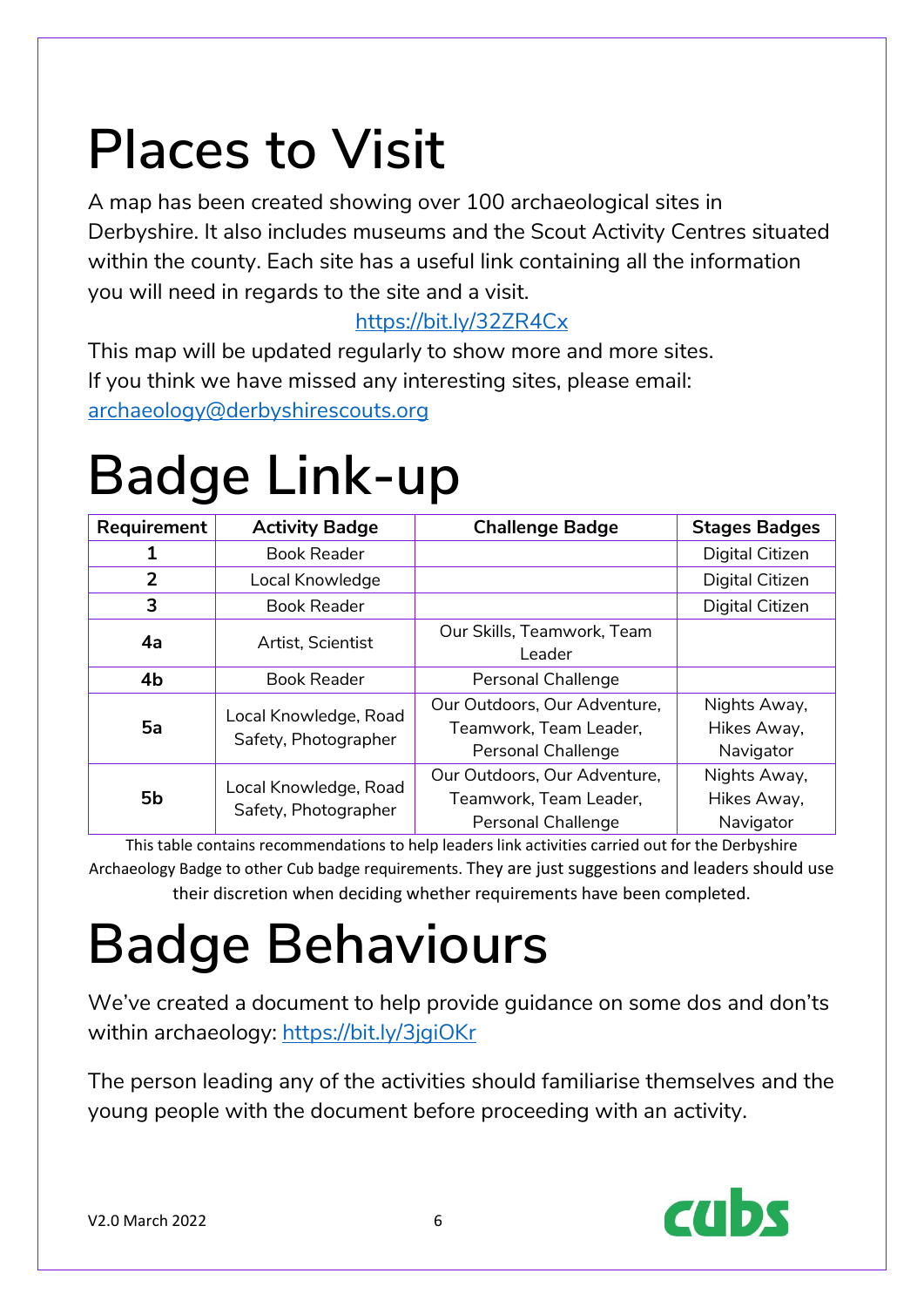## **Treasure Law**

All leaders should familiarise themselves with the Treasure Law in the event of a young person finding an object, whether during a Scouting activity or not.

### <https://www.gov.uk/treasure>

In summary, if an item of treasure is found it must be reported to the Derbyshire Finds Liaison Officer within 14 days of finding it. Follow the link to find the contact details of the current officer for Derbyshire:

<https://finds.org.uk/counties/derbyshire/team/>

In most cases, Treasure denotes metallic objects but it is important to check if you are unsure.

## **Beyond the Badge**

If this badge has ignited an interest in archaeology for the Cub, then there are many opportunities to further that interest.

Most obviously, when they join Scouts they can then complete the Scouts Derbyshire Archaeology badge.

They could also have a go at any of the alternative activities for the badge that they didn't do first time round.

Another way for them to explore more archaeology is to join their local Young Archaeologists' Club.<https://www.yac-uk.org/join-a-club>

## **Safety**

The person leading the badge and activities should make sure they have created a reasonable risk assessment before carrying out any activity. We have provided some safety considerations with the activity sheets that can aid with the risk assessment.

Excavations or Sites: The organisation/company leading the excavation or managing the site may be able to provide you with their risk assessment or if not, provide guidance on preparing one for your visit.



V2.0 March 2022 7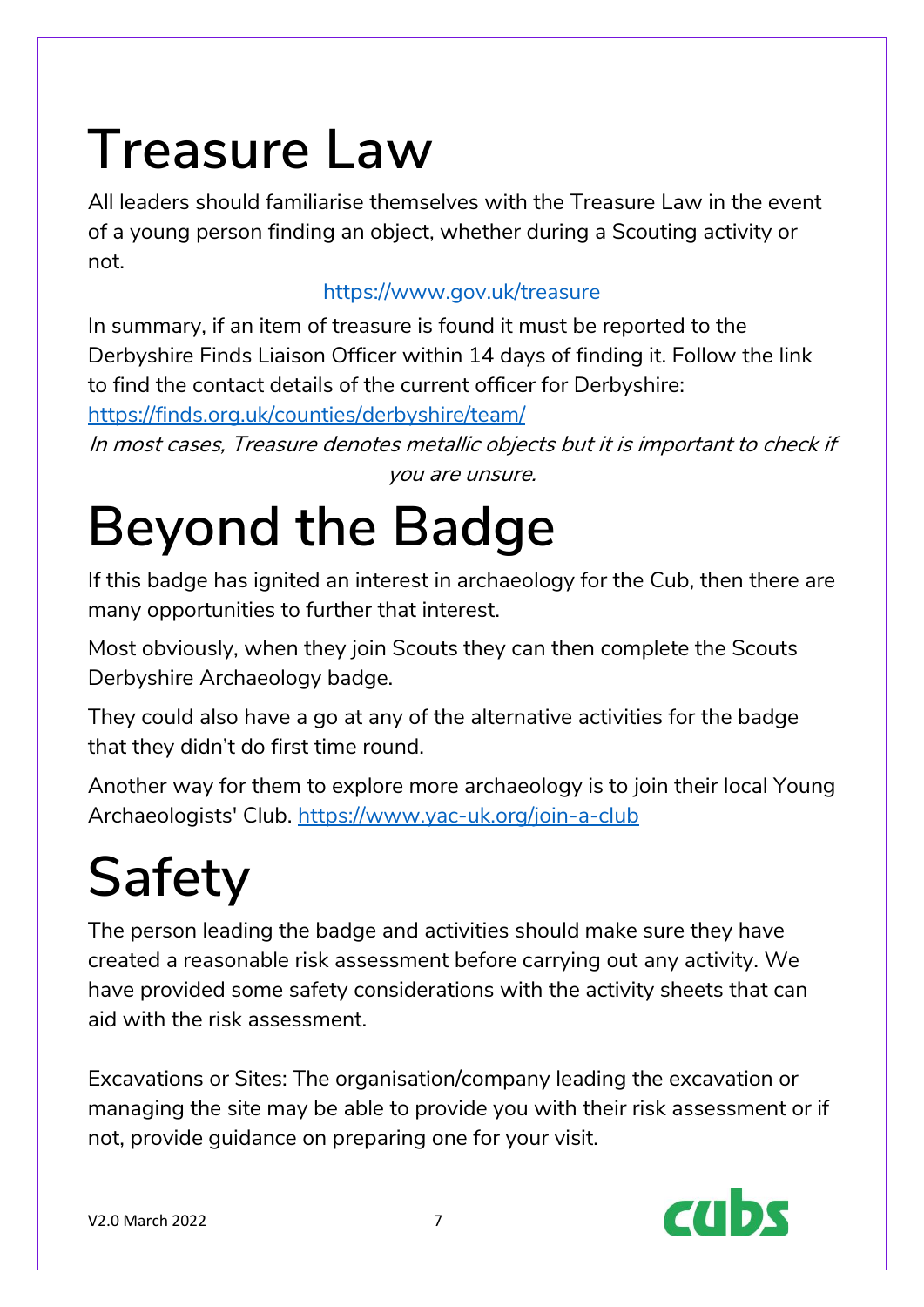## **FAQ's**

### **How can I get help with the badge?**

The Derbyshire Scout Archaeology Team are always happy to help with any problems, just email: [archaeology@derbyshirescouts.org](mailto:archaeology@derbyshirescouts.org)

#### **Who can complete the badge?**

Five different badges have been created, one for each of the sections, Beavers through to Network.

#### **Can I run this activity with no experience in archaeology?**

No experience or knowledge needed! No prior experience within the field of archaeology is expected, and we have tried to make it as easy as possible for you to run the activities.

#### **Where can I find resources and activity ideas?**

We have lots of activity ideas and resources available to help you deliver and complete the badge. Just follow the link then click 'Activities'  $\rightarrow$  'Archaeology' <https://www.derbyshirescouts.org/downloads/>

#### **How can I make the badge more accessible?**

As with all Scout activities, we want everyone to be able to take part in this badge. We have provided accessibility options for all our own activity sheets. Feel free to make further reasonable adjustments to allow the activity or requirement to be accessible and inclusive to all.

#### **Where can I find the meaning of a word?**

The Derbyshire Archaeology Badge Glossary includes archaeological terms mentioned in the requirements. The definitions have been worded to suit all age groups participating in the badge. If you are unsure of the meaning of any word, please use the Glossary.

#### **How can I get hold of the badge?**

To get hold of a badge please email [archaeology@derbyshirescouts.org](mailto:archaeology@derbyshirescouts.org) The badges are £1.50 each for Derbyshire Scouts (£2 for non-Derbyshire Scouts).